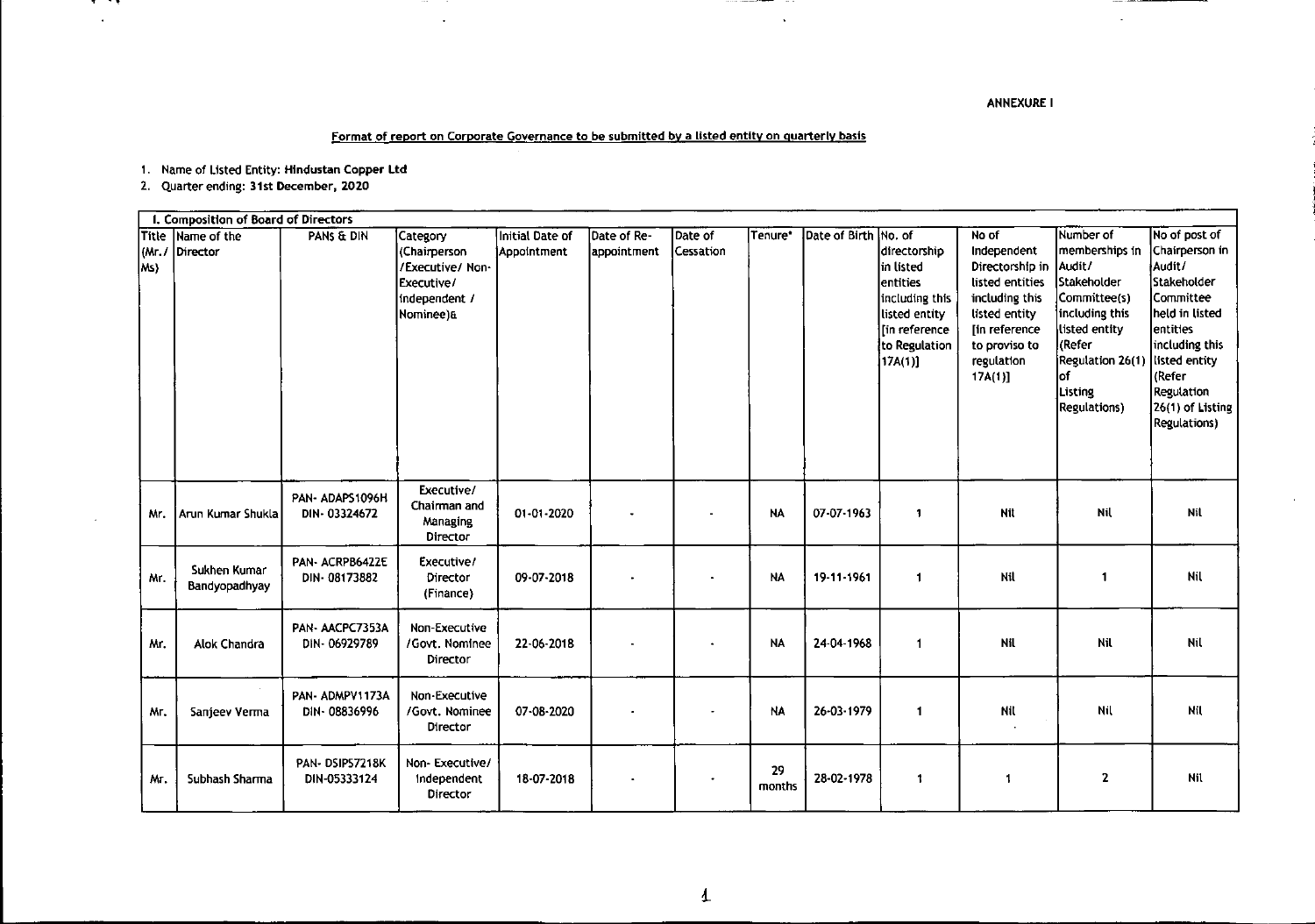| Mr. | R Kalyansundaram                | PAN- AHWPK2133M<br>DIN-08518006                                                                                                                                                                                                                                                                                                                                                                                                                                                   | Non-Executive/<br>Independent<br>Director  | 22-07-2019 |  |  | 17<br>months | 06-05-1963 |  |     |     |
|-----|---------------------------------|-----------------------------------------------------------------------------------------------------------------------------------------------------------------------------------------------------------------------------------------------------------------------------------------------------------------------------------------------------------------------------------------------------------------------------------------------------------------------------------|--------------------------------------------|------------|--|--|--------------|------------|--|-----|-----|
| Mr. | Pawan Kumar<br>Dhawan           | PAN-ACWPD8193P<br>DIN-07327568                                                                                                                                                                                                                                                                                                                                                                                                                                                    | Non-Executive/<br>Independent<br>Director  | 22-07-2019 |  |  | 17<br>months | 15-07-1964 |  |     |     |
| Mr. | <b>Balwinder Singh</b><br>Canth | PAN-ABDPC4728M<br>DIN-07239321                                                                                                                                                                                                                                                                                                                                                                                                                                                    | Non-Executive/<br>Independent<br>Director  | 22-07-2019 |  |  | 17<br>months | 26-01-1958 |  | Nil | Nil |
|     |                                 |                                                                                                                                                                                                                                                                                                                                                                                                                                                                                   |                                            |            |  |  |              |            |  |     |     |
|     |                                 |                                                                                                                                                                                                                                                                                                                                                                                                                                                                                   | Whether Regular chairperson appointed: Yes |            |  |  |              |            |  |     |     |
|     |                                 | Whether Chairperson is related to managing director or CEO: Shri Arun Kumar Shukla is the Chairman and Managing Director, Hindustan Copper Ltd with effect from<br>1.1.2020.                                                                                                                                                                                                                                                                                                      |                                            |            |  |  |              |            |  |     |     |
|     |                                 | \$ PAN of any director would not be displayed on the website of Stock Exchange<br>& Category of directors means executive/non-executive/independent/Nominee. If a director fits into more than one category write all categories separating them with hyphen<br>to be filled only for Independent Director. Tenure would mean total period from which Independent director is serving on Board of directors of the listed entity in continuity<br>without any cooling off period. |                                            |            |  |  |              |            |  |     |     |

 $\mathcal{L}^{\mathcal{L}}$ 

 $\sim$ 

 $\sim$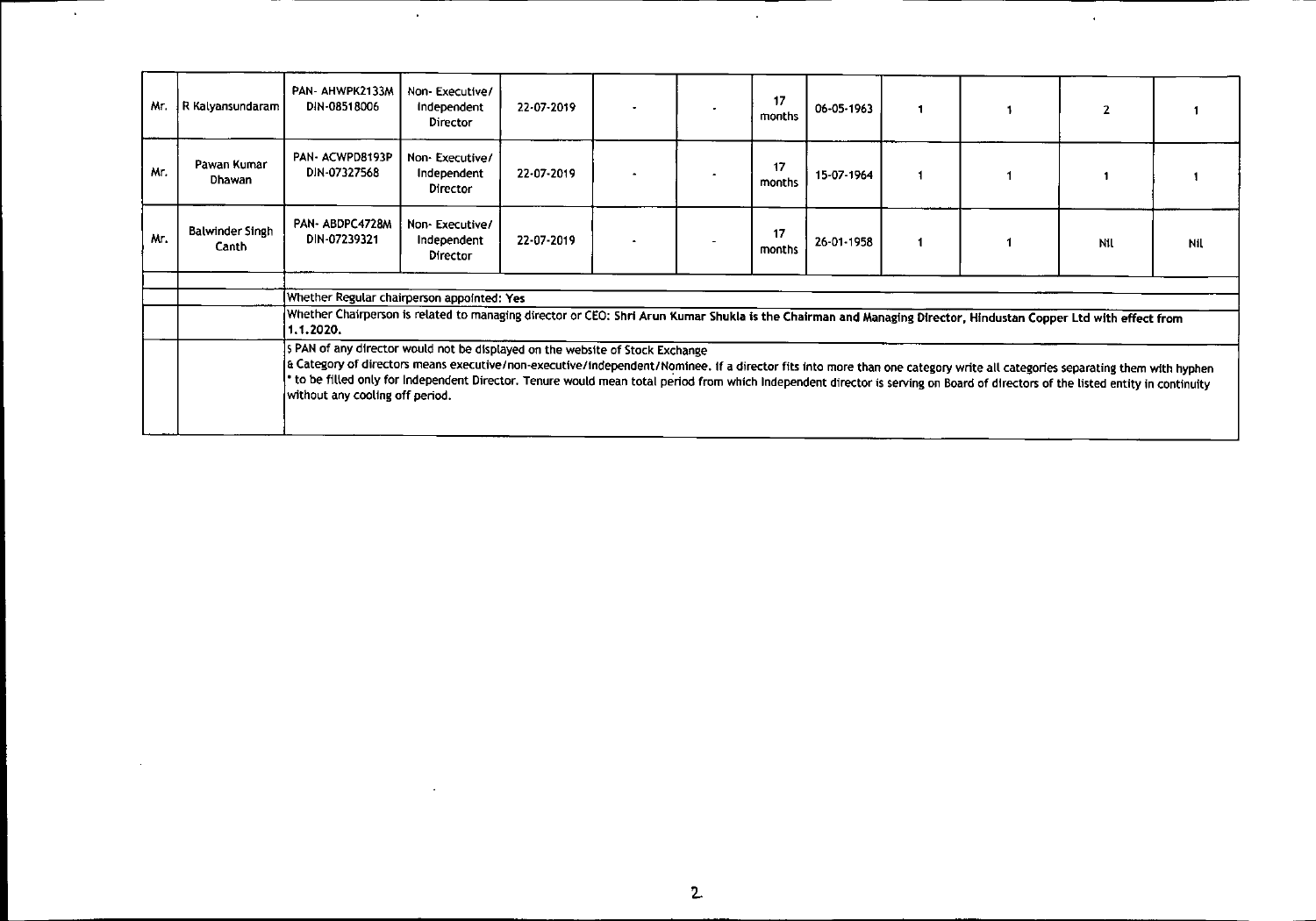| II. Composition of Committees                                                                                                                                             |                                          |                                    |                                                                                                |                                           |                      |
|---------------------------------------------------------------------------------------------------------------------------------------------------------------------------|------------------------------------------|------------------------------------|------------------------------------------------------------------------------------------------|-------------------------------------------|----------------------|
| <b>Name of Committee</b>                                                                                                                                                  | Whether Regular chairperson<br>appointed | Name of Committee<br>members       | Category (Chairperson/ Executive/<br>Non-Executive/independent/<br>Nominee) \$                 | Date of Appointment                       | Date of<br>Cessation |
| 1. Audit Committee                                                                                                                                                        | Yes                                      | Shri Pawan Kumar Dhawan            | Chairperson/ Non-Executive/<br>independent Director                                            | 15-11-2019                                |                      |
|                                                                                                                                                                           |                                          | Shri Subhash Sharma                | Member / Non- Executive/<br>independent Director                                               | 07-12-2018                                |                      |
|                                                                                                                                                                           |                                          | Shri R Kalyansundaram              | Member / Non- Executive/<br>independent Director                                               | 15-11-2019                                |                      |
| 2. Nomination & Remuneration Committee                                                                                                                                    | Yes                                      | Shri Subhash Sharma                | Chairperson/ Non-Executive/<br>independent Director                                            | 07-12-2018                                |                      |
|                                                                                                                                                                           |                                          | Shri R Kalyansundaram              | Member / Non-Executive/<br>independent Director                                                | 15-11-2019                                |                      |
|                                                                                                                                                                           |                                          | Shri Balwinder Singh Canth         | Member / Non-Executive/<br>independent Director                                                | $15-11-2019$                              |                      |
| 3. Risk Management Committee (if applicable)                                                                                                                              | Yes                                      | Shri Sukhen Kumar<br>Bandyopadhyay | Chairperson/ Executive/ Director<br>(Finance) and Addl Charge Director<br>(Mining)             | $07 - 12 - 2018$<br>$\mathbb{Z}^{\times}$ |                      |
|                                                                                                                                                                           |                                          | Shri Arun Kumar Shukla             | Member / Executive/ Chairman and<br>Managing Director and Addl Charge<br>Director (Operations) | 07-12-2018                                |                      |
|                                                                                                                                                                           |                                          | Shri R Kalyansundaram              | Member / Non- Executive/<br>independent Director                                               | 15-09-2020                                |                      |
|                                                                                                                                                                           |                                          | Shri Balwinder Singh Canth         | Member / Non-Executive/<br>independent Director                                                | 15-09-2020                                |                      |
|                                                                                                                                                                           |                                          | Shri Sunil Parashar                | Head of M&C department                                                                         | 31-12-2019                                |                      |
| 4. Stakeholders Relationship Committee                                                                                                                                    | Yes                                      | Shri R Kalyansundaram              | Chairperson/ Non- Executive/<br>independent Director                                           | 15-11-2019                                |                      |
|                                                                                                                                                                           |                                          | Shri Subhash Sharma                | Member/ Non- Executive/<br>independent Director                                                | 07-12-2018                                |                      |
|                                                                                                                                                                           |                                          | Shri Sukhen Kumar<br>Bandyopadhyay | Member / Executive/ Director<br>(Finance)                                                      | 07-12-2018                                |                      |
| 5. Corporate Social Responsibility Committee                                                                                                                              | Yes                                      | Shri Balwinder Singh Canth         | Chairman / Non- Executive/<br>independent Director                                             | $15 - 11 - 2019$                          |                      |
|                                                                                                                                                                           |                                          | Shri Pawan Kumar Dhawan            | Member/ Non- Executive/<br>independent Director                                                | 15-11-2019                                |                      |
|                                                                                                                                                                           |                                          | Shri Sukhen Kumar<br>Bandyopadhyay | Member / Executive/ Director<br>(Finance)                                                      | 01-06-2020                                |                      |
| ECategory of directors means executive/non-executive/independent/Nominee. If a director fits into more than one category write all categories separating them with hyphen |                                          |                                    |                                                                                                |                                           |                      |

\_\_\_\_\_  $\sim$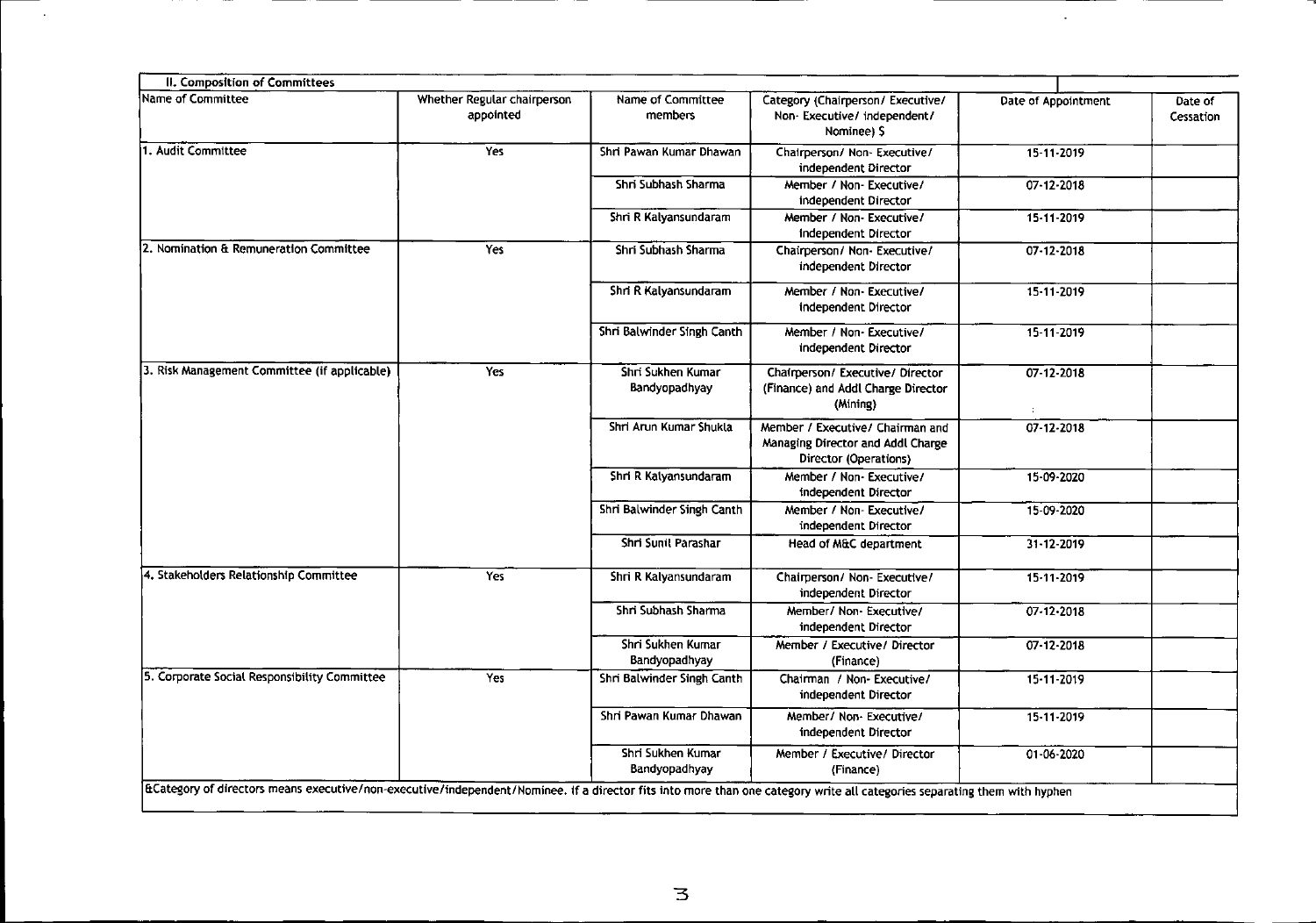| III. Meeting of Board of Directors                                                                                                  |                                                                                       |           |                                       |                                             |                              |                                                                |                                          |                                                                        |                                                                            |
|-------------------------------------------------------------------------------------------------------------------------------------|---------------------------------------------------------------------------------------|-----------|---------------------------------------|---------------------------------------------|------------------------------|----------------------------------------------------------------|------------------------------------------|------------------------------------------------------------------------|----------------------------------------------------------------------------|
| Date(s) of Meeting (if<br>any) in the previous<br>quarter                                                                           | Date(s) of Meeting (if any) in the<br>relevant quarter                                |           | Whether requirement of<br>Quorum met* |                                             | Number of Directors present* |                                                                | Number of independent directors present* |                                                                        | Maximum gap<br>between any<br>two<br>consecutive (in<br>number of<br>days) |
| 14.07.2020                                                                                                                          | 29.10.2020                                                                            |           | Yes                                   |                                             | 8                            |                                                                |                                          | 4                                                                      | 48                                                                         |
| 21.07.2020                                                                                                                          | 10.11.2020                                                                            |           | Yes                                   |                                             | 8                            |                                                                | 4                                        |                                                                        | 11                                                                         |
| 10.09.2020                                                                                                                          | 2.12.2020                                                                             |           | Yes                                   |                                             |                              | 8                                                              | 4                                        |                                                                        | 21                                                                         |
| * to be filled in only for the current quarter meetings                                                                             |                                                                                       |           |                                       |                                             |                              |                                                                |                                          |                                                                        |                                                                            |
| IV. Meetings of Committees                                                                                                          |                                                                                       |           |                                       |                                             |                              |                                                                |                                          |                                                                        |                                                                            |
| Date(s) of meeting of the<br>committee in the<br>relevant quarter                                                                   | Whether<br>Number of Directors present*<br>requirement of<br>Ouorum met<br>(details)* |           |                                       | Number of independent<br>directors present* |                              | Date(s) of meeting of the committee<br>in the previous quarter |                                          | Maximum gap between any two consecutive<br>meetings in number of days* |                                                                            |
| Audit Committee                                                                                                                     |                                                                                       |           |                                       |                                             |                              |                                                                |                                          |                                                                        |                                                                            |
| 10.11.2020<br>Yes                                                                                                                   |                                                                                       |           | 3<br>$\overline{\mathbf{3}}$          |                                             | 14.07.2020                   |                                                                | 60                                       |                                                                        |                                                                            |
|                                                                                                                                     |                                                                                       |           |                                       |                                             |                              | 21.07.2020<br>10.09.2020                                       |                                          |                                                                        |                                                                            |
| Corporate Social Responsibility Committee                                                                                           |                                                                                       |           |                                       |                                             |                              |                                                                |                                          |                                                                        |                                                                            |
| Nil                                                                                                                                 | <b>NA</b>                                                                             | <b>NA</b> |                                       | <b>NA</b>                                   |                              | 13.07.2020                                                     |                                          | N٨                                                                     |                                                                            |
|                                                                                                                                     |                                                                                       |           |                                       |                                             |                              |                                                                |                                          |                                                                        |                                                                            |
| Nomination and Remuneration Committee                                                                                               |                                                                                       |           |                                       |                                             |                              |                                                                |                                          |                                                                        |                                                                            |
| 09.11.2020                                                                                                                          | $\overline{\mathbf{3}}$<br>Yes                                                        |           |                                       | 3                                           |                              | Nil                                                            |                                          | 269                                                                    |                                                                            |
| Stakeholders Relationship Committee                                                                                                 |                                                                                       |           |                                       |                                             |                              |                                                                |                                          |                                                                        |                                                                            |
| Nil                                                                                                                                 | <b>NA</b><br><b>NA</b>                                                                |           | <b>NA</b>                             |                                             | Nil                          |                                                                | <b>NA</b>                                |                                                                        |                                                                            |
| <b>Risk Management Committee</b>                                                                                                    |                                                                                       |           |                                       |                                             |                              |                                                                |                                          |                                                                        |                                                                            |
| 28.10.2020                                                                                                                          | Yes                                                                                   | 3.        |                                       | $\mathbf{Z}$                                |                              | Nil                                                            |                                          | 226                                                                    |                                                                            |
| This information has to be mandatorily be given for audit committee, for rest of the committees giving this information is optional |                                                                                       |           |                                       |                                             |                              |                                                                |                                          |                                                                        |                                                                            |
| "to be filled in only for the current quarter meetings                                                                              |                                                                                       |           |                                       |                                             |                              |                                                                |                                          |                                                                        |                                                                            |

 $\sim 10^7$